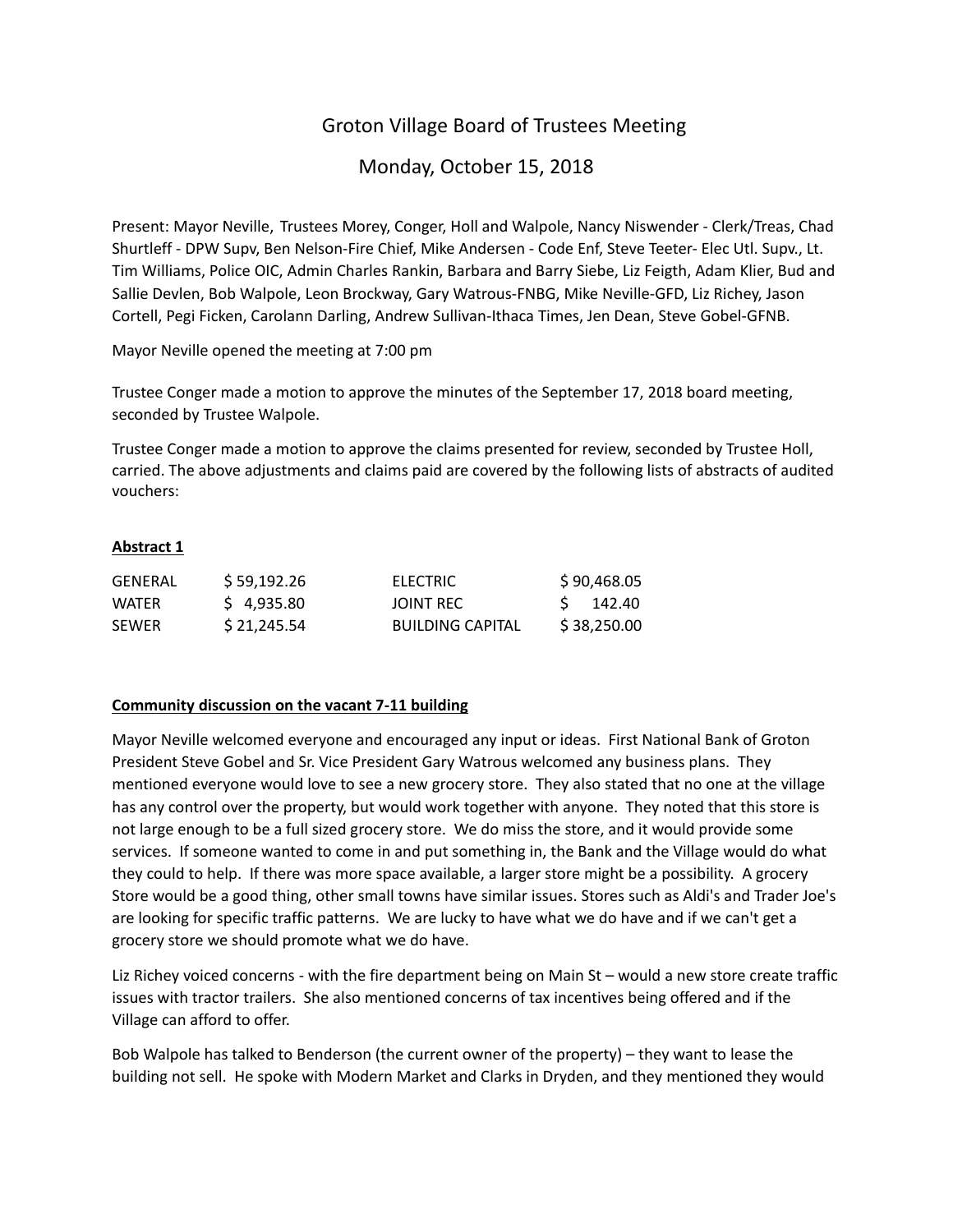consider if it was \$4,000 – \$5,000 per month leases. The lease for this building is currently \$10,000.00 per month.

A question on Village requirements on purchasing, can the village buy locally or are they required to take the lowest cost? Administrator Rankin stated that a formal bid requires the lowest responsible bid. We do try to purchase locally when it is possible as long as we follow our purchasing policy.

Pegi Ficken ‐ DEC newsletter EPA – local food, local place, EPA is a grant process. It might be interesting to look at something like this to be considered for alternative solutions.

Barry Siebe ‐ Is there a redevelopment agency within the Village? These types of agencies can do a market analysis including traffic flow and consumer counts that may be able to find something that would fit the community. Liz Richey mentioned Tompkins County may possibly have something for this type of service.

Mayor Neville mentioned TCAD, which does similar activities.

Carolannn Darling – Agrees with the above comments and possibly the Village and Town could work together to create a portfolio to show what is good and positive about Groton and why you should bring your business here. Back to what was said previously, the problem is the owner does not want to sell. She recommended a letter writing campaign to the owners that they are stifling our development and our community.

Mayor Neville mention this is why we have been contacting the owner and will continue to look at solutions.

Bob Walpole mentioned these vacant places are a problem. We have to have a use for them.

# **Franziska Racker Center Presentation**

Ron Jones – Director of Facilities – We are looking to purchase 501 Spring St. Racker is a non‐profit organization that cares for people with disabilities. We are looking to build some of our own facilities and move some of our residents from Elm St. They are looking at building a 6‐bedroom ranch home with a 2‐car garage. He mentioned Rackers is committed in paying to have the sewer brought up to the property.

Further discussion followed.

# **Monthly department reports.**

# *Electric:* **Supv Teeter reported:**

They have started annual tree trimming. The chipper was successfully repaired and has been being used quite a bit. Spent a few days in Greene and in Skaneateles to help with some projects. Have been working on the Department of Labor inspection items that required some fixes. The staff had hearing test completed.

# *DPW:*

# **Supv Shurtleff reported:**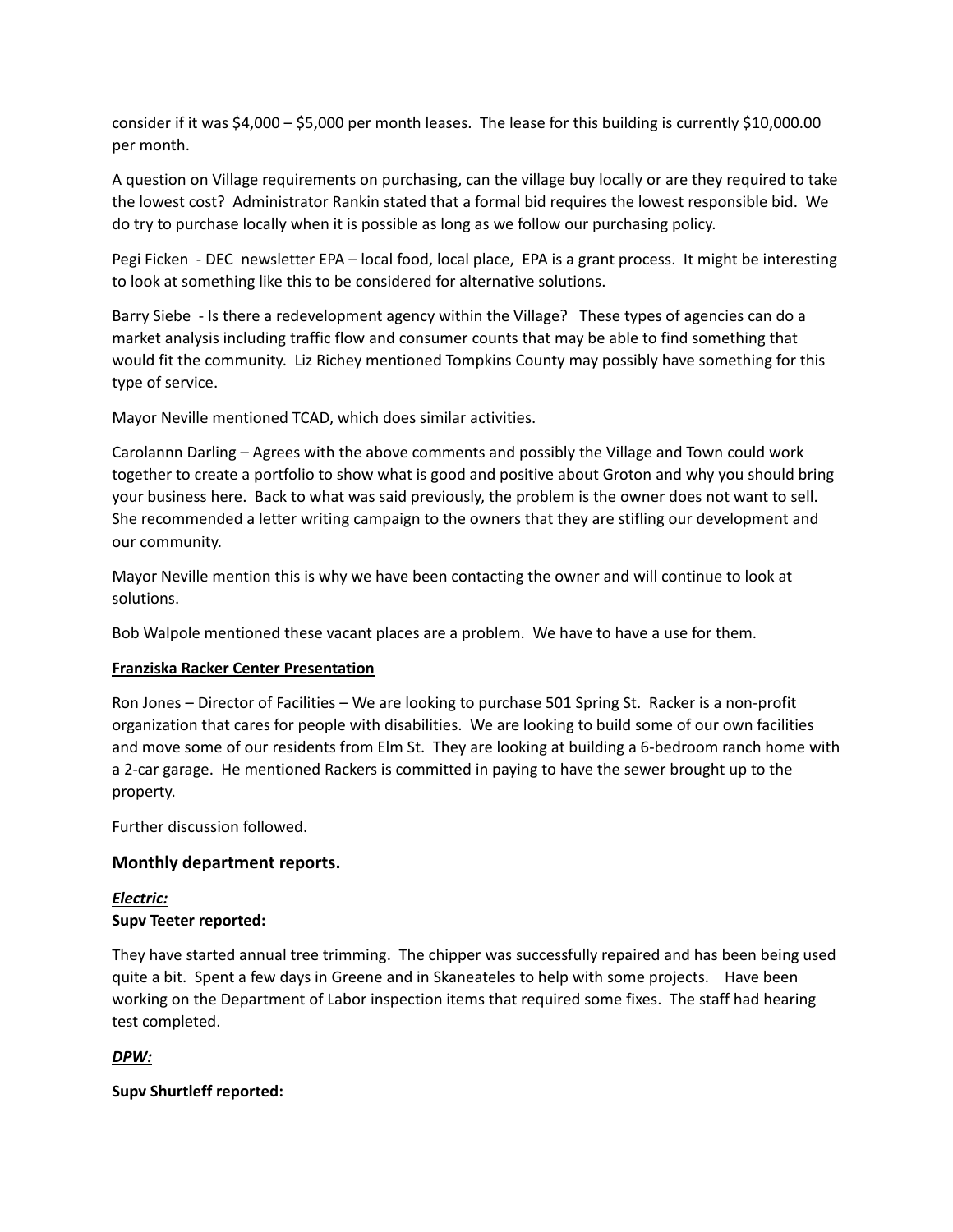End of summer jobs, closing up the park and winterizing. Still doing some street patching getting the worse spots done. Keeping up with the mowing. Drainage project on Lincoln Ave. October is the month that shop service gets done on the trucks. Health department water supply inspection on Thursday. Mayor Neville inquired about the number of water samples taken each year. Supv Shurtleff said we do 10 samples a year. In 1993 the requirements were determined on what type of house were to be tested. Discussion continued on testing, results and actions taken to ensure good water.

### *Code Enforcement*

### **Code Officer Anderson reported:**

Fire Safety report was done on the dollar store a number of months ago. Letters were sent on items to be completed. A resident came in and complained that they put their foot through the floor. A letter was sent that the store would be shut down on November  $1<sup>st</sup>$  if the floor was not fixed.

Word is that someone is interested in Plastisol.

The Old Chatham Sheepherding Creamery hope to be running by the first of the year and will employee 25‐30 people.

37 ‐ roofing permits ‐ \$345,0000 26 ‐ building permits \$591,000

Mayor Neville mentioned some concerns about miscellaneous vehicles being worked on in the 7‐11 parking lot. The police department will look into it.

## *Groton Fire Department:*

### **Chief Ben Nelson reported:**

New truck in service. It is working really well. It will be a good asset. They are in contact with a few dealers to sell the old truck and hope to sell by the first of the year.

Fire Week prevention with the elementary school last week.

Tomorrow they will have ladder testing. Hoses were tested this summer.

770 calls YTD, about the same as last year.

### *Police Report*

### **Lt. Williams reported:**

1376 calls YTD – slightly behind last year. Working on getting the new Tahoe ready and getting the equipment transferred between the vehicles.

One new hire has his 160 hrs FTO training and the other new hire is close to having his done. They should be ready in the next two months to be working on their own.

Fall firearms almost done for the year, just 2 more dates to finish up.

*Joint Recreation:* **Trustee Conger reported:**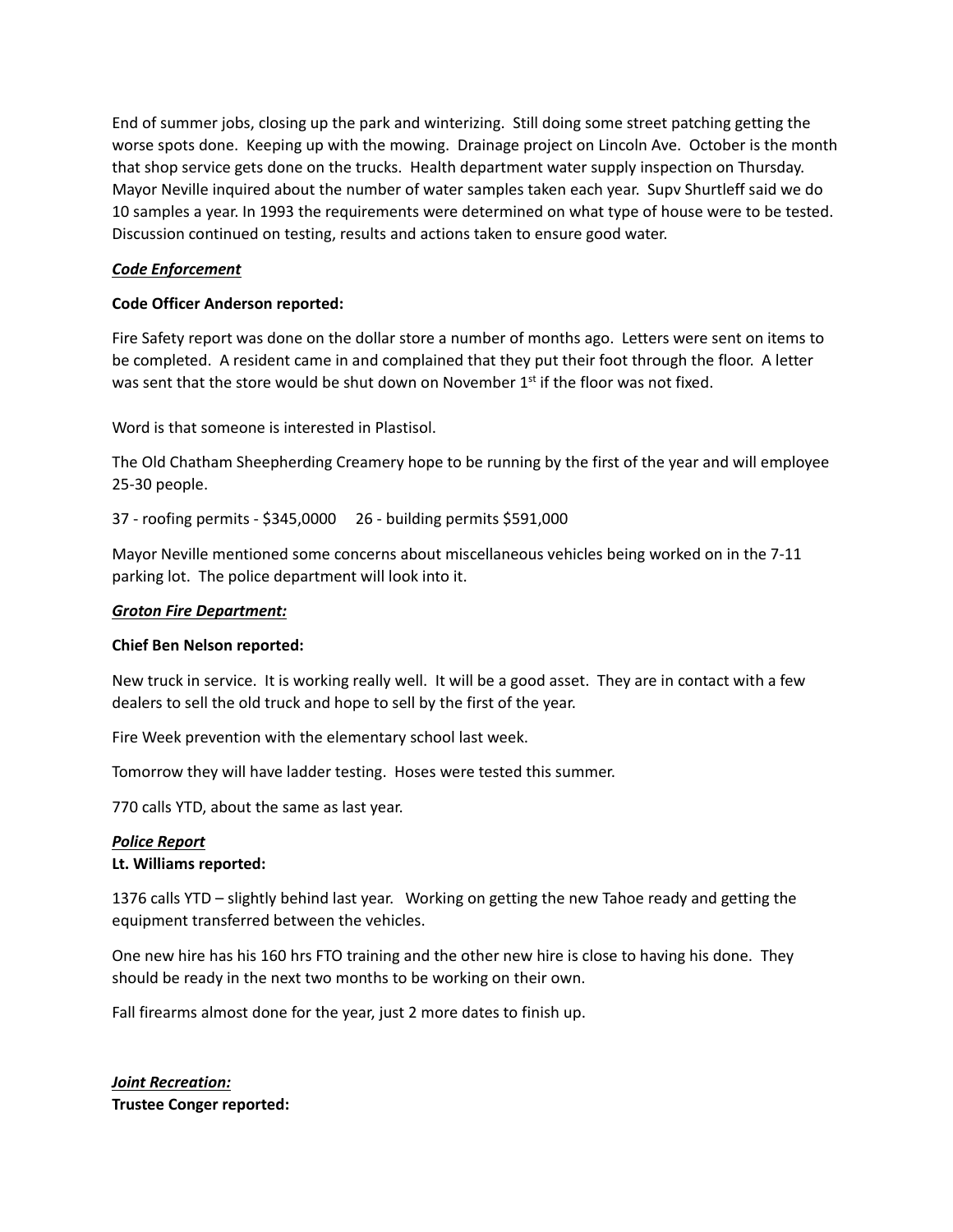Met on Oct 10<sup>th</sup>

Fall Programs – Cross County,

#### **Winter Programs:**

Youth Basketball – Girls K-3<sup>rd</sup>, Boys & Girls 3-6 grade which will be run through the Village youth program

Cabin Fever March 2nd.

Grant application for Winterfest and Summer Concert Series have been done.

Trails Committee - Working on the trails. The one at the park will be worked on first.

November – December meeting at the end of November

#### **Youth Commission**

Ag Adventures – 12 kids healthy lifestyles. Science Program‐ Spells, potions and Creepy concoctions

Groton PRYDE – working with the Groton Girls Scouts on Trunk or Treat and cleaning up pond behind the elementary school. Teen Thing‐ Groton Harvest ‐Jr High

Youth Employment – Park foundation Grant of \$9,500.

Girls Adventure – Trip to Wolf Mountain

Summer Camp Financials – In the black ‐ \$8,000

Presentation by Laura Grubehein from Cornell – part of the National Science Foundation will be working with Groton STEM research.

#### **Wastewater Treatment**

Supv Shurtleff mentioned that they are working on the generator. Washing down tanks and cleaning up for the winter. Shipping out solid waste around twice a month. Trustee Walpole asked if this solid waste could be sold. Supv Shurtleff said an analysis was done and it would take a lot of treating and testing which could be expensive.

### **Public Comments:**

Jennifer Dean – reported on Trunk or Treat – Last year the Girl Scouts worked with the Fire Department and others and it went really well. Jen and Monica Dykeman are organizing – they currently have 23 confirmed trunks and expect more. The Fire Department, the Police Department will be participating again this year. They hope to get more school groups involved. Jennifer reached out and asked John Brehm (has done some photography) to do photographs and is asking if the village would be willing to help out with the cost of \$100. The Fire Department offered to pay \$50 and the village contribute the other \$50. Motion made by Trustee Holl, seconded by Terry Walpole.